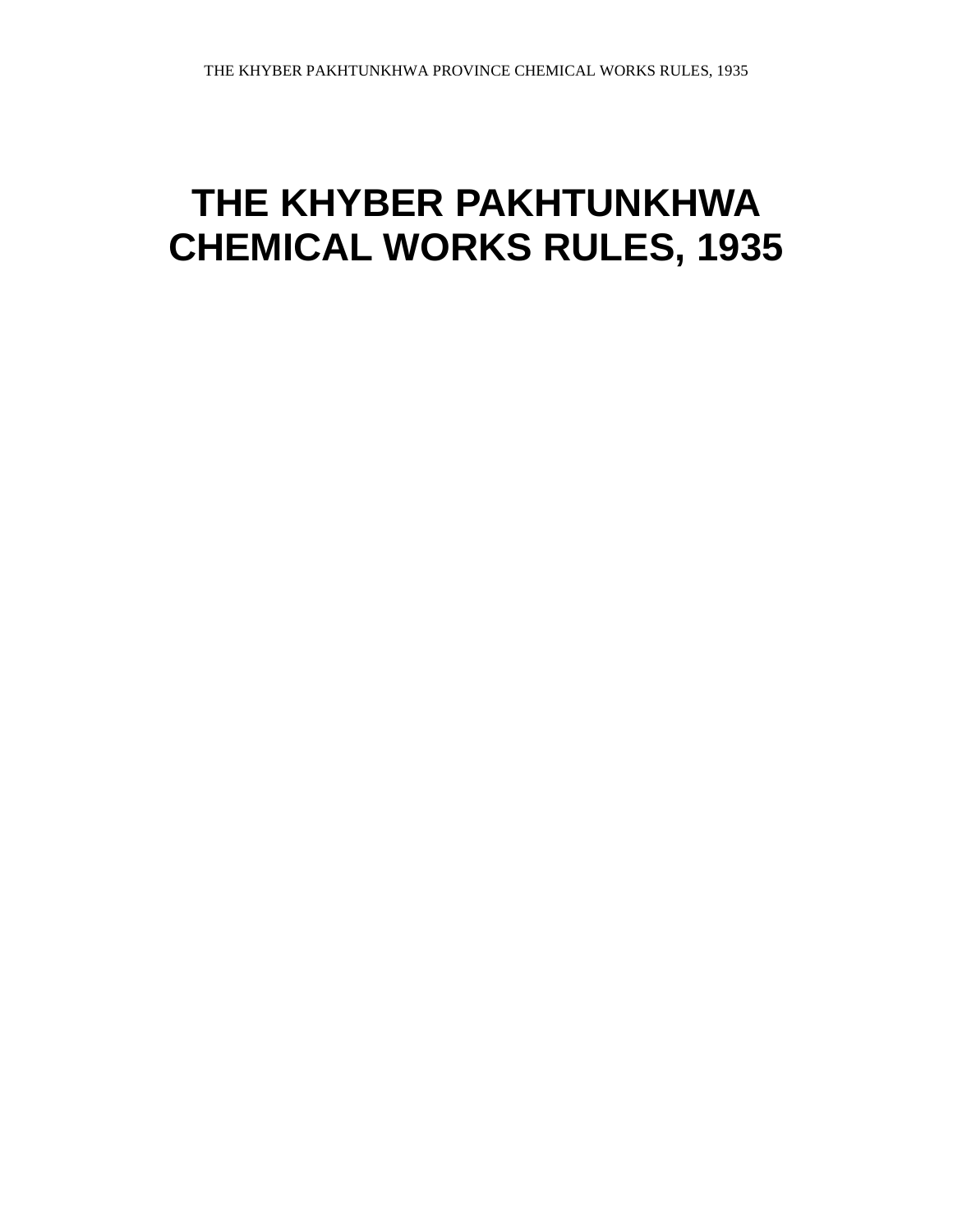# **NOTIFICATION 27th September 1935.**

No.12187-Exc.---In exercise of the powers conferred by section 59 of the Punjab Excise Act, I of 1914, as extended to the Khyber Pakhtunkhwa by Chief Commissioner's notification No.120-Exc., dated the  $8<sup>th</sup>/9<sup>th</sup>$  February 1915, the Revenue Commissioner is pleased to make the following rules for the manufacture of medicinal and other preparations containing rectified sprit. These rules shall be called the Khyber Pakhtunkhwa Chemical Works Rules, 1935:–

# **THE KHYBER PAKHTUNKHWA CHEMICAL WORKS RULES**

#### **SECTION A.– Definitions.**

- **1.** The words "Chemical Works" mean the premises or part of the premises approved and licensed by the Revenue Commissioner for the manufacture of medicinal and other preparations containing alcohol under bond and for the storage of alcohol and finished preparations containing alcohol on which duty has yet to be paid. The instructions for the management of distilleries contained in the Punjab Distillery Rules, published in Chapter 9 of the Punjab Excise Manual, volume II (1933 edition), shall apply to Chemical Works in such of their details as are not provided for in the following rules and to such extent as the Revenue Commissioner may from time to time direct.
- **2.** "Spirit Store" means that part of the Chemical Works which is set apart for the storage of rectified spirit.
- **3.** "Laboratory" means that part of the Chemical Works in which the actual manufacture of the medicinal and other preparations containing rectified spirit takes place.
- **4.** "Warehouse" means that part of the Chemical Works in which finished preparations containing rectified spirit, on which duty has not yet been paid, are stored.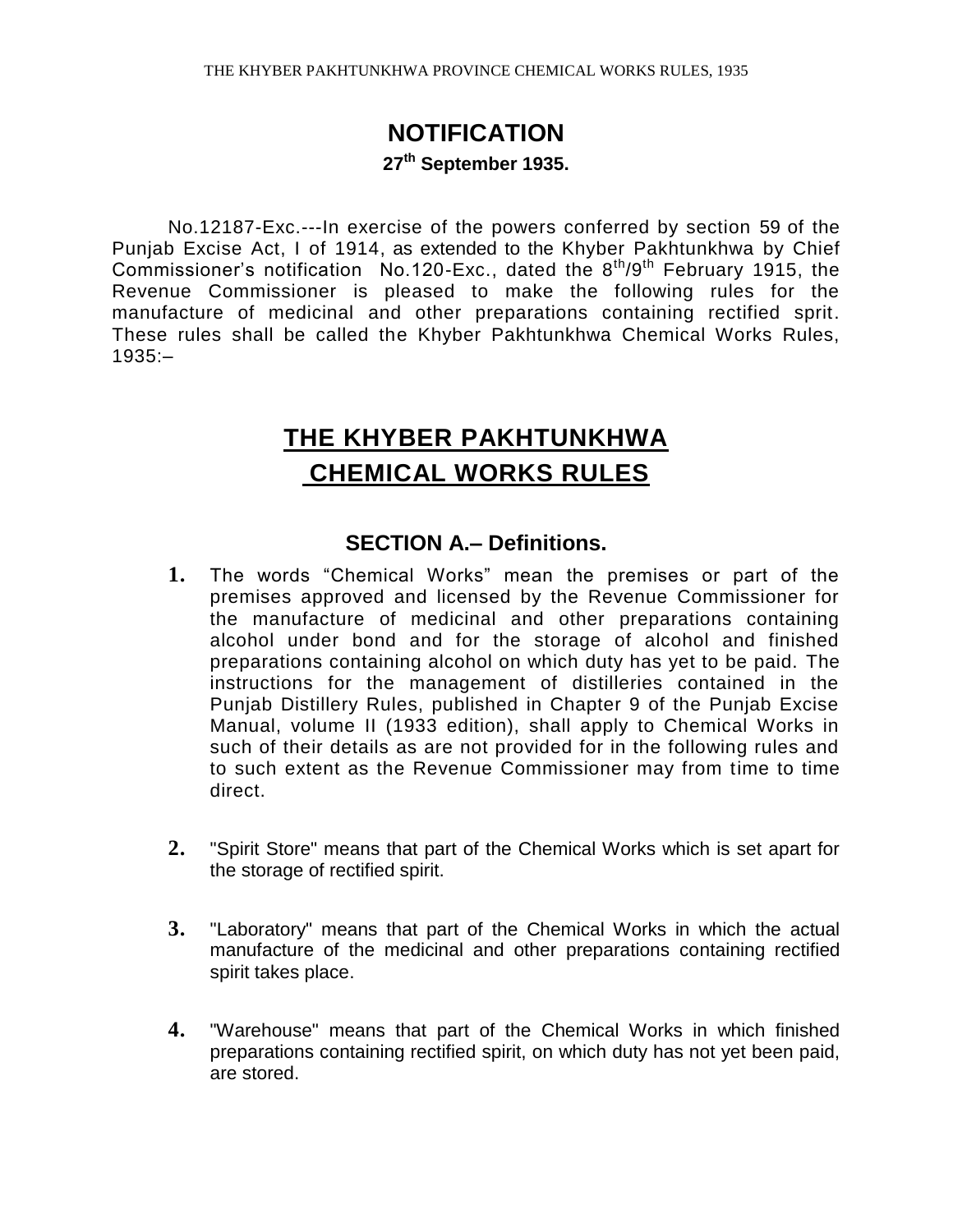- **5.** "Rectified spirit" means spirit of the strength of 43 degrees or more over proof.
- **6.** "Officer in charge" means an officer of the Excise Department deputed to supervise Excise work in the Chemical Works.
- **7.** "Approved Manufacture" means a person to whom a license has been granted in Form M.C.-12 for the manufacture of medicinal and other preparations in bond.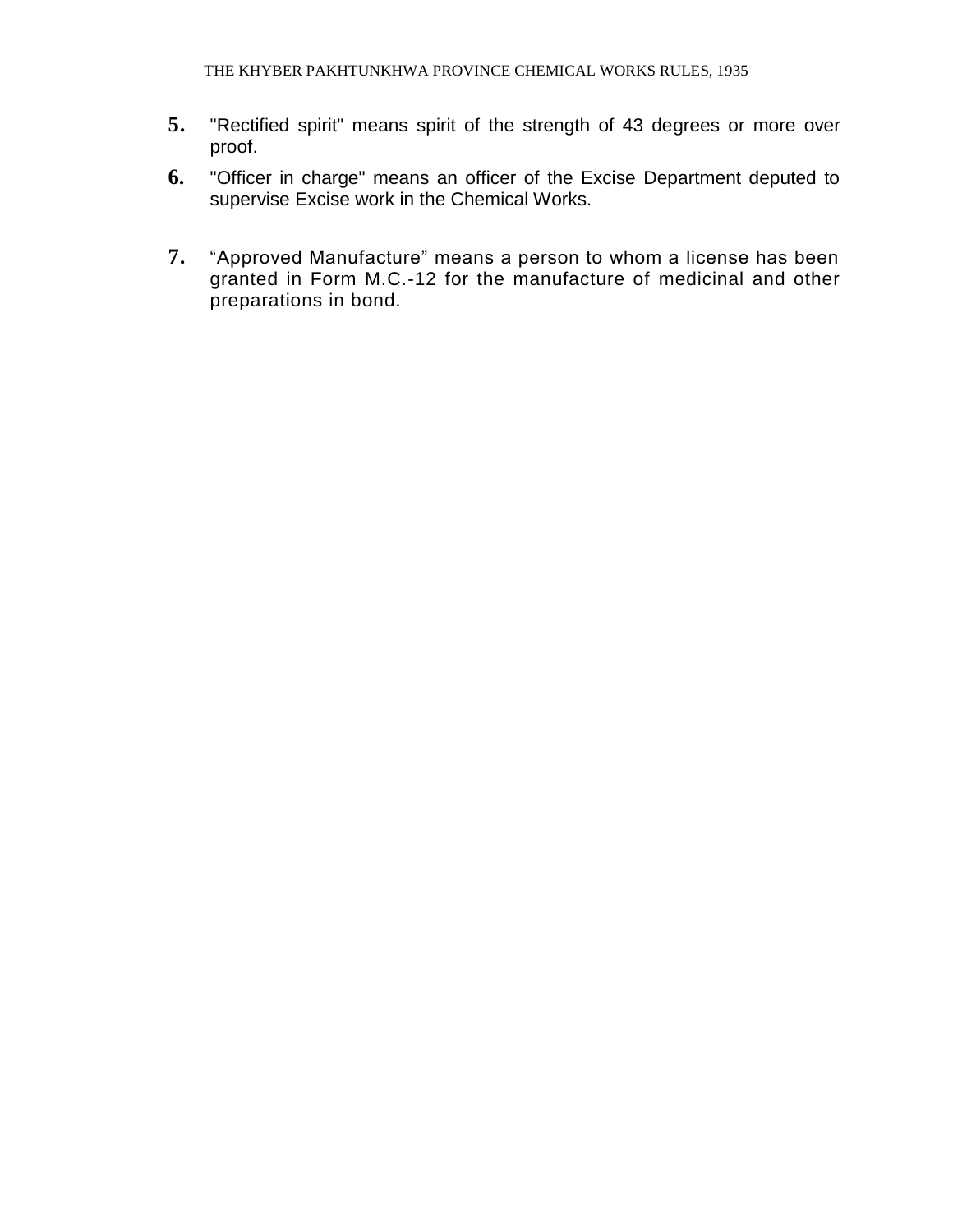#### **SECTION B.– Licenses and Licensed Premises.**

**8.** Any person desiring to use rectified spirit of Indian manufacture for the manufacture of medicinal and other preparations under bond shall apply in writing to the Collector of the district giving the following particulars:–

- (a) name or names and addresses of the applicant ;
- (b) the situation of the Chemical Works ;
- (c) the maximum quantity of proof spirit likely to be in stock at any one time on the licensed premises ;
- (d) the amount of security which the applicant is prepared to furnish as a guarantee for the performance of the conditions under which the privilege is granted ; and
- (e) a correct plan of the buildings to be used. The plan shall be submitted in duplicate, drawn to scale on tracing cloth, showing the plan and elevation of the premises and the position of the spirit store, laboratory and warehouse and the exact position and dimensions of all permanent vessels for the storage of rectified spirit or medicinal or other preparations and of all compounding tables, almirahs, safes, sinks and all important details connected with the Chemical Works or with the vessels in it.

**9.** In case the application is granted no further alterations will be made in the building or plant without the previous sanction of the Revenue Commissioner.

**10.** The application shall be forwarded by the Collector for the consideration of the Revenue Commissioner, who, if he accepts the application, will fix the nature and amount of security, which each applicant (subsequently referred to as the approved manufacturer) will be required to give for the due execution of these rules and the payment of all sums chargeable against him. The Revenue Commissioner may at any time require a change in the security if the amount originally fixed should prove unsuitable.

**11.** Each application shall include for the approval of the Revenue Commissioner–

a list of the preparations of which the manufacture is proposed, under the following heads:–

- (a) medicinal preparations;
- (b) toilet preparations;
- (c) non-medicinal essences;

(d) perfumed spirits;

and if necessary under a further miscellaneous head. The Revenue Commissioner in consultation, if necessary, with the Medical Officers of Government reserves the right to exclude any preparation or preparations from the list or to transfer preparations from one head to another.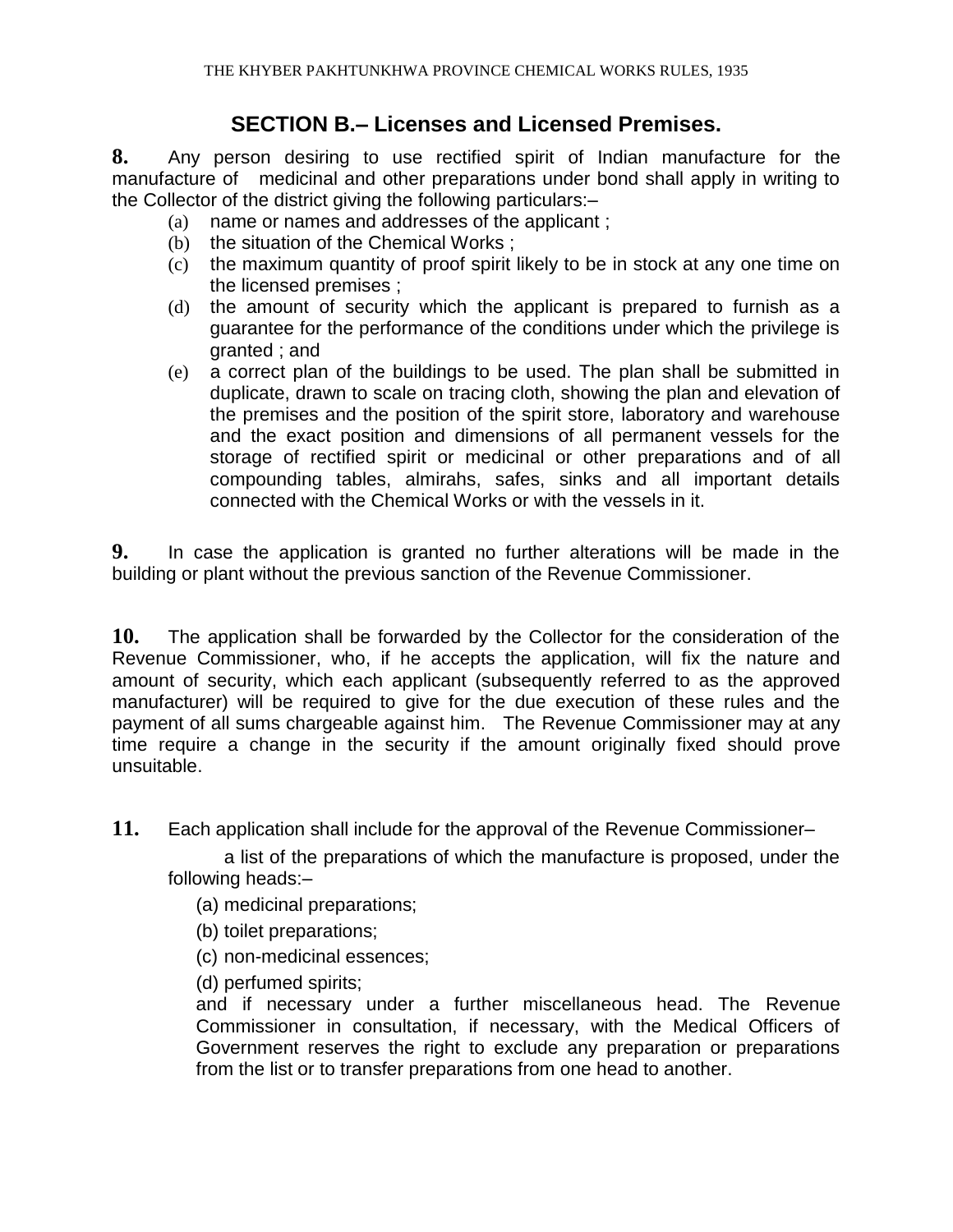**12.** A license in Form M.C.-12 may be granted by the Collector for a period not exceeding one year and ending on the  $31<sup>st</sup>$  March. It may be renewed from year to year by the Collector, who may however on sufficient cause shown refuse to renew it or may at any time determine it.

**13.** Sales under this license shall only be of such preparations as the Revenue Commissioner may approve, and sales of medicinal preparations duty free shall only be made to such Government and charitable hospitals and dispensaries as have been approved by the Revenue Commissioner.

**14.** <sup>1</sup> <sup>1</sup> (The license shall be granted or renewed on the payment of Rs. 1000.00 as annual fee, which shall be paid within 15 days of the grant of the license or in case of renewal within 15 days of the commencement of the financial year for which the renewal is sought.]

**15.** If the approved manufacturer goes out of business, he shall dispose of his stock of rectified spirit and unissued preparations in such manner as the Revenue Commissioner may direct.

**16.** The approved manufacturer shall not transfer or divide his interest in the business without the previous permission of the Revenue Commissioner.

**17.** The Chemical Works shall at all time be open to inspection by authorized Government servants who may take any necessary samples for analysis.

**18.** The cost or a portion of the cost of the Excise staff required for supervision may be charged to the approved manufacturer, as the Revenue Commissioner may direct.

**19.** Work in the Chemical Works shall only be carried on during such hours as may be fixed by the Revenue Commissioner. The works shall only be opened in the presence of the Officer-in-charge, appointed to supervise the work there.

**20.** Only the approved manufacturer or his manager and such servants, as are required to be there, shall enter the Chemical Works. The approved manufacturer shall furnish to the officer-in-charge a list containing the names of the manager or assistant manager employed by him and of all the employees whose duties require them to enter the Chemical Works. He should inform the officer-in-charge of any changes which are to

 $\overline{a}$ <sup>1</sup> Substituted vide Notification No. 2014-64/1277-EX.1 Dated 30.6.1964.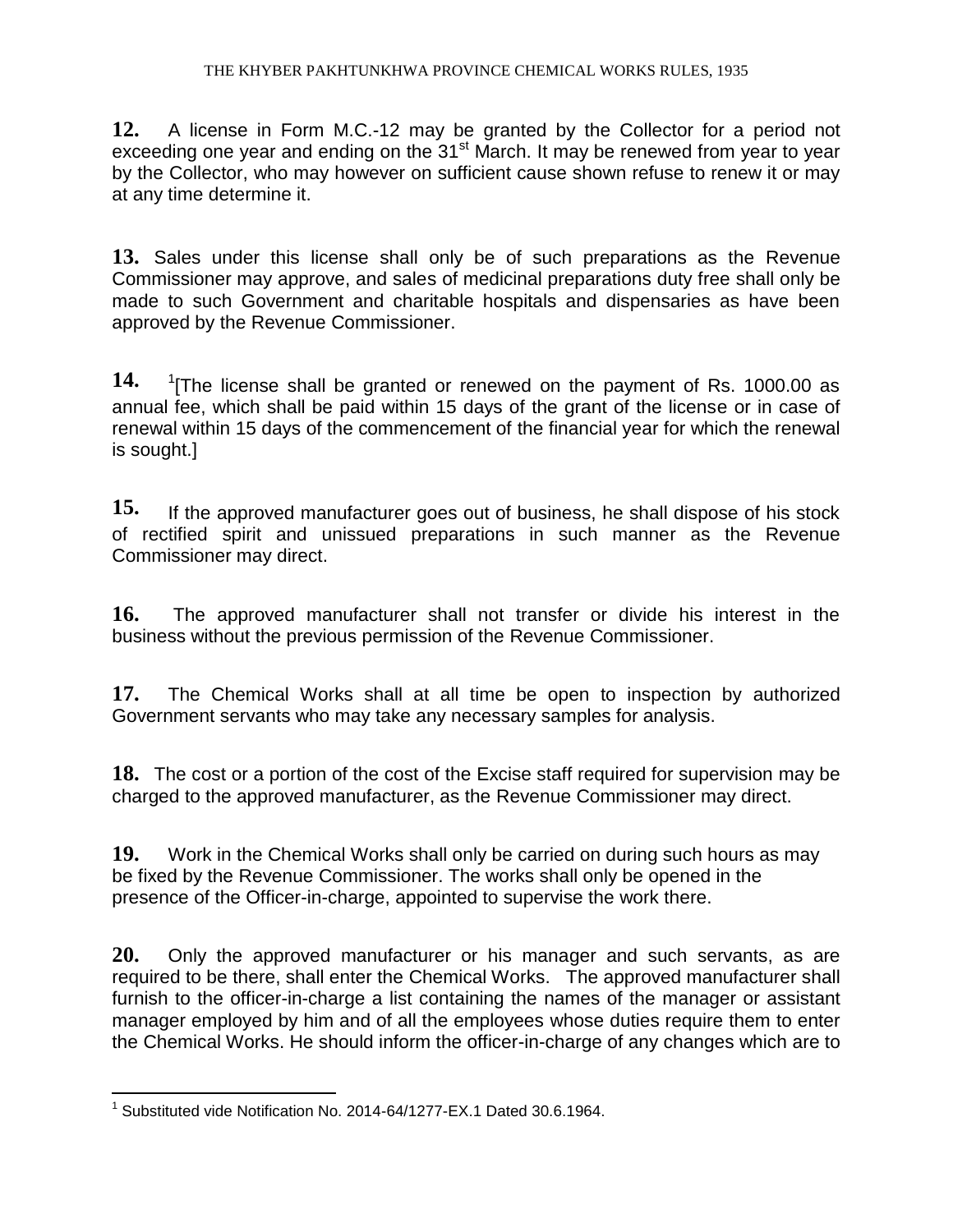be made in the list. The officer-in-charge shall forward a copy of such list to the Collector.

**21.** If the licensee from any cause, physical or mental, becomes incapable of carrying on business, or dies, or becomes insolvent, or in the case of company, is wound up, the Collector may either (1) cancel the licence or (2) continue it; in the name of the legal representative of the licensee. Neither the licensee nor any other person shall be entitled to any compensation or damage what-so-ever in respect of the revocation, cancellation or determination of the 1icence.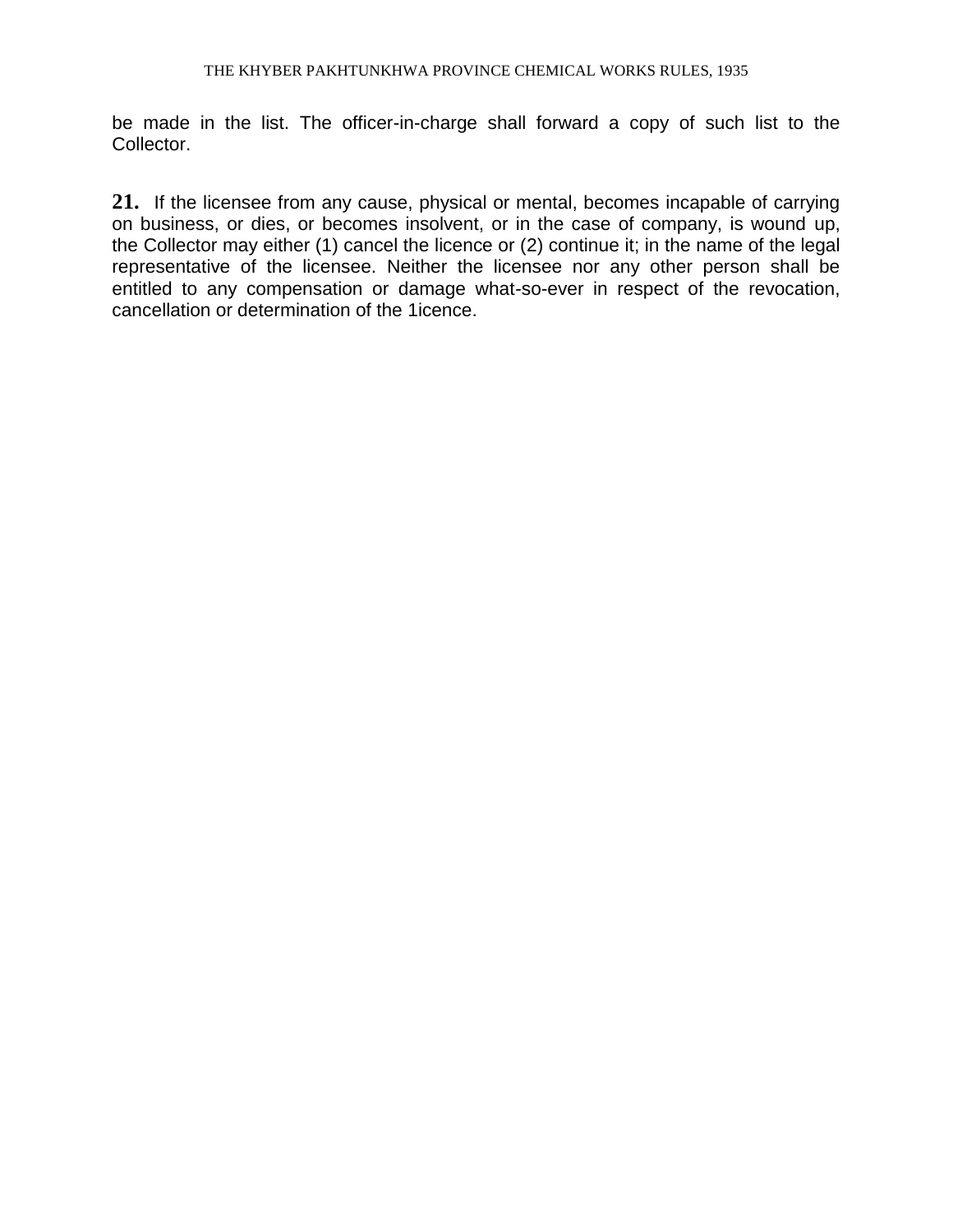#### **SECTION C. – Manufacture**

**22.** No preparation, other than those previously approved by the Revenue Commissioner shall be manufactured under these rules.

**23.** Rectified spirit and absolute alcohol, obtained or prepared under these rules shall not be sold to public or trade, provided that transfers from one Chemical Works to another may be made with the special sanction of the Revenue Commissioner.

**24.** Rectified spirit may be obtained in bond without pre-payment of duty from any distillery in the Punjab or elsewhere in quantities not less than 10 Gallons at a time , under a .permit issued by the Collector of the district of destination. In any case however the quantity in the possession of the approved manufacturer shall not exceed a limit fixed by the Revenue Commissioner and an un-necessarily large stock of spirit shall not be carried by the approved manufacturer.

**25.** Immediately on receipt of the consignment, the officer-in-charge shall enter in ink upon the pass the bulk gallons strength and proof gallons found by him after gauging and proving as well as the transit wastage in proof gallons for each vessel. The passes shall be retained along with other accounts and kept in a special book file. The Revenue Commissioner, after considering the monthly return furnished under rule 44, may call upon the approved manufacturer to pay duty at such rate not exceeding the tariff rate, as he thinks fit on the whole or any part of the wastage which may appear excessive or due to theft or fraud.

**26.** Rectified spirit shall be emptied forthwith into locked vessels in the spirit store of the Chemical works. Each such vessel shall be fixed and gauged and shall be marked with words "Rectified spirit........... Store Vessel," the capacity of the vessel and a distinctive number. Tables shall be compiled to show the contents of each inch and tenth of an inch of its depth in Register Form D. 6. Excise ticket locks shall be placed on the main door and discharge cocks of such vessels. The officer in-charge must take the dip in each store vessel once every time the spirit is issued as a check on loss or abstraction. The dip thus taken must be entered in diary in Form D.9 and the prescribed account in Form M.C. 1.

**27.** The charging and discharging pipes of spirit store vats, and all vessels used for the store of spirit, all main doors of such vats or vessels, and the doors of spirit store, laboratory and the warehouse shall be so fitted as to enable them to be closed with two locks, the keys for which are not interchangeable, and of which one lock shall be a revenue lock (ticketed) in charge of the officer-in-charge and the other in charge of the approved manufacturer. The keys of all the revenue locks shall be kept by the officer-in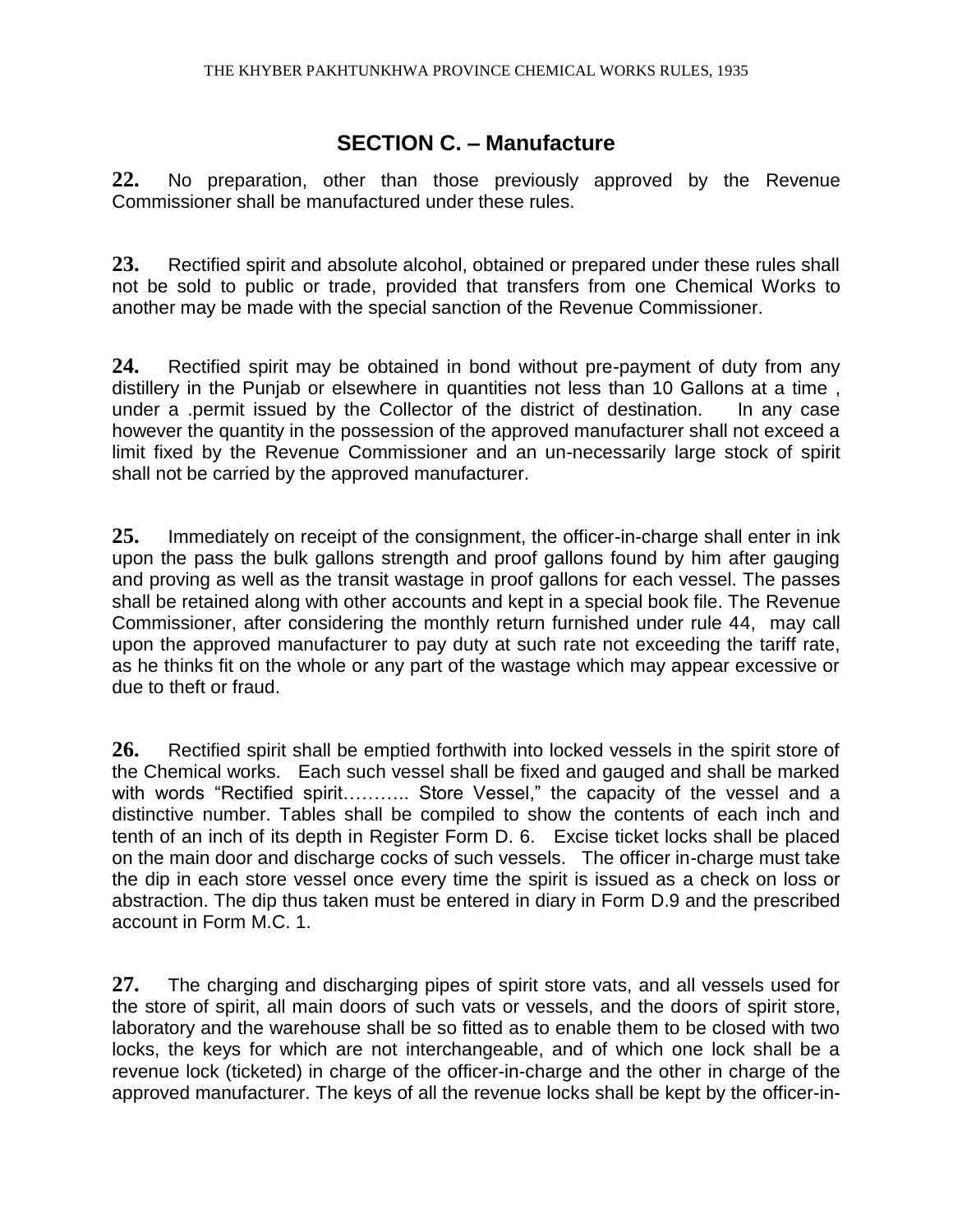charge in whose absence no doors or vessels in the Chemical works shall be unlocked or remain unlocked.

**28.** Any distilling or converting apparatus which may be erected shall be locked with ticketed locks, and the reservoir, trap vessels, works, etc, in-Which portable spirit may be contained or received shall be so constructed as to prevent abstraction of spirit before the officer-in-charge has taken an account of it.

**29.** No spirit shall be removed from any store vessel until an account of the quantity and strength has been taken by the officer-in-charge.

**30.** Whenever any preparation is to be manufactured, the spirit required for such preparation shall be obtained from the spirit store for the manufacture of particular preparations. The spirit thus obtained shall be added without delay in the presence of the officer-in-charge to the respective materials to be treated, and to every percolator or other vessel in which the spirit is placed, there shall be attached a label in Form M.C.8 showing the description of the preparation, the date with the quantity and strength of all spirit placed in it from time to time and the date on which any of the finished products were removed to stock with the quantity so removed.

- **31.** Spirit recovered from residues shall be either --
	- (a) transferred to a gauged and locked vessels kept for the purpose and thence removed for use as required; or
	- (b) Used at once in continuation of the process from which it was obtained; or
	- (c) Destroyed in the presence of the officer-in-charge who shall certify in red ink in the diary in Form D-9 its quantity and apparent strength or,
	- (d) kept for use in some special way approved by the Revenue Commissioner.

**32.** If it is not intended to recover from the residues the contained spirit the residues must be destroyed in the presence of the Officer-in-charge, who will record this as directed in rule 31.

**33.** In cases in which it is necessary to use some quantity of the finished preparation instead of, or in addition to, rectified spirit, the quantity so required shall be taken from the ware-house and added in the presence of the Officer-in-charge without delay to the materials to be treated. Such quantity shall be shown separately in columns 2, 3 and 4 of Form M.C. 3 with a reference to the number of the batch from which it was taken, and on the label attached to the percolator or other vessel. It shall also be shown in Form M.C. 4, the entry in column 8, being "used in manufacture of................". It shall, however, be deducted from the monthly total of column 10 of Form M.C. 3 since the spirit contained in it is replaced in stock and is not shown as issued in Form M.C.7.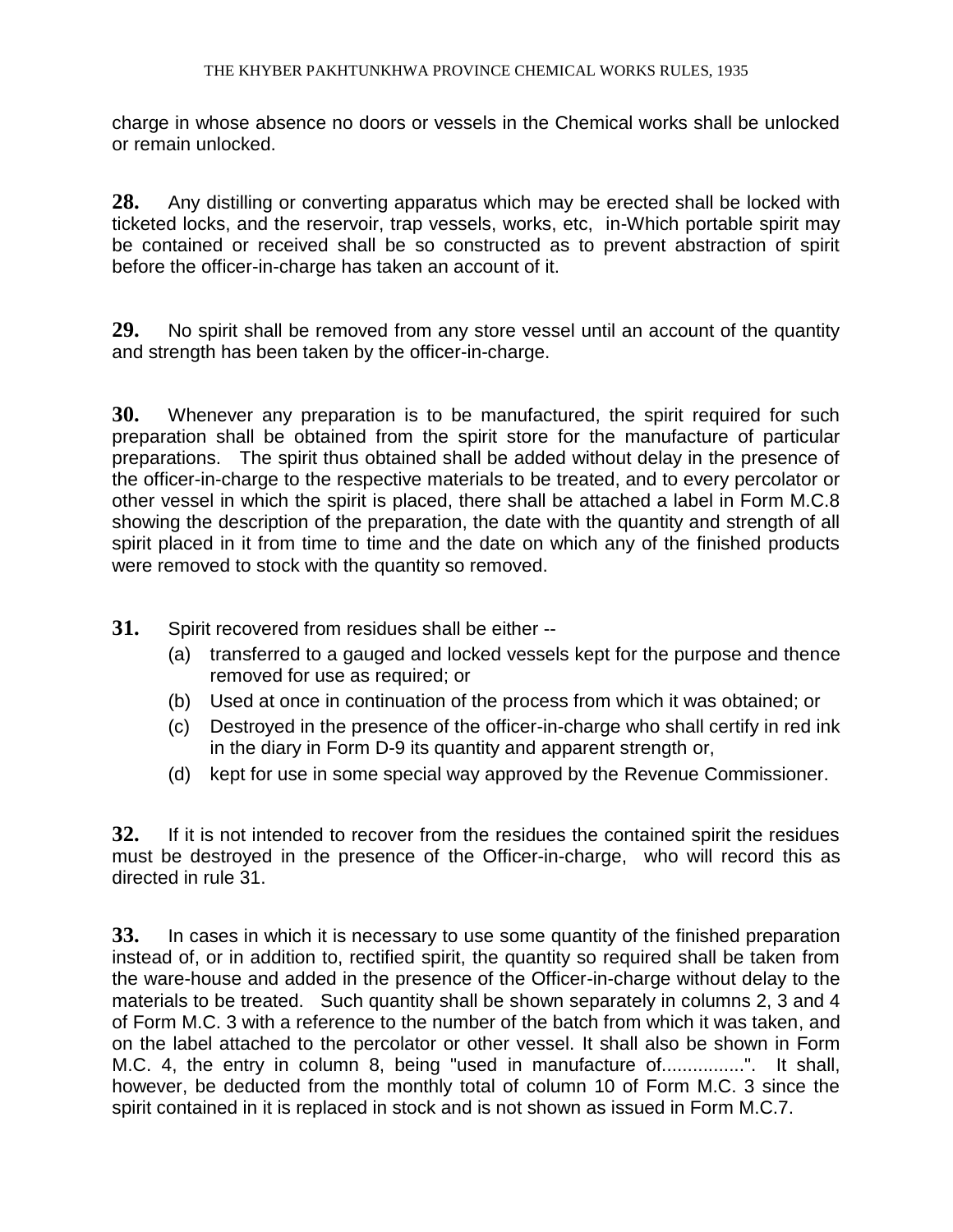**34.** (1) The finished preparations shall be kept separate from those in the course of preparations and be stored in a separate store room approved for the storage of finished preparation, called "the ware-house". The door of the ware-house must be fastened with Excise ticketed locks. The words "ware-house for bonded medicinal and other preparations" must be painted on the door in which these preparations are allowed to be stored. Similarly the words "Spirit Store" and "Laboratory" shall be painted on the doors of the rooms set apart as such.

- (2) Finished preparations may be stored :-
	- (a) in bulk, in Jars or bottles containing not less than one quart (40 fluid ounces); or
	- (b) Stored ready for issue in bottles of not less than two fluid ounces capacity, every bottle containing not less than two fluid ounces of a preparation.

(3) Every preparation stored in bulk must be measured into the storage vessels to the nearest fluid ounce by the Officer-in-charge, who must then close and seal the vessel with his Official seal.

(4) The description, quantity and true strength of the preparation must then be recorded on a label in Form M.C. 8 by the approved manufacturer or his agent and each label must also bear the distinctive serial number corresponding with the number entered in the prescribed register (Form M.C.3).

(5) In the case of preparations stored in bulk, the Label on every vessel must be signed and dated by the officer-in-charge.

(6) When any of the contents of a vessel referred to in clause 2 (a) has been removed, the officer-in-charge must enter on the label attached thereto the quantity taken out and the manner of disposal with his signature and date. Finished preparations shall only be removed from the ware-house in accordance with an application in Form M.C. 6. The approved manufacturer must state in Form M.C. 6 the number of bottles or Jars in which each preparation is contained and the bulk quantity to be removed.

(7) Sub-rule (4) must be followed in respect of preparations referred to in subrule 2 (b), but the contents of bottles are to be checked at the time of issue according to the following scale:

> Whenever the number of bottles in any consignment does not exceed 100, the Officer-in-charge is to measures one in every 25 and fraction of 25 up-to 50 and one in any remaining number upto 100.When the number exceeds 100, three bottles are to be measured in the first 100 and one in every 50 and fraction of 50. A large proportion should be measured, should the officer-in-charge consider it necessary. The officer-in-charge must certify in Form M.C.6 the number of bottles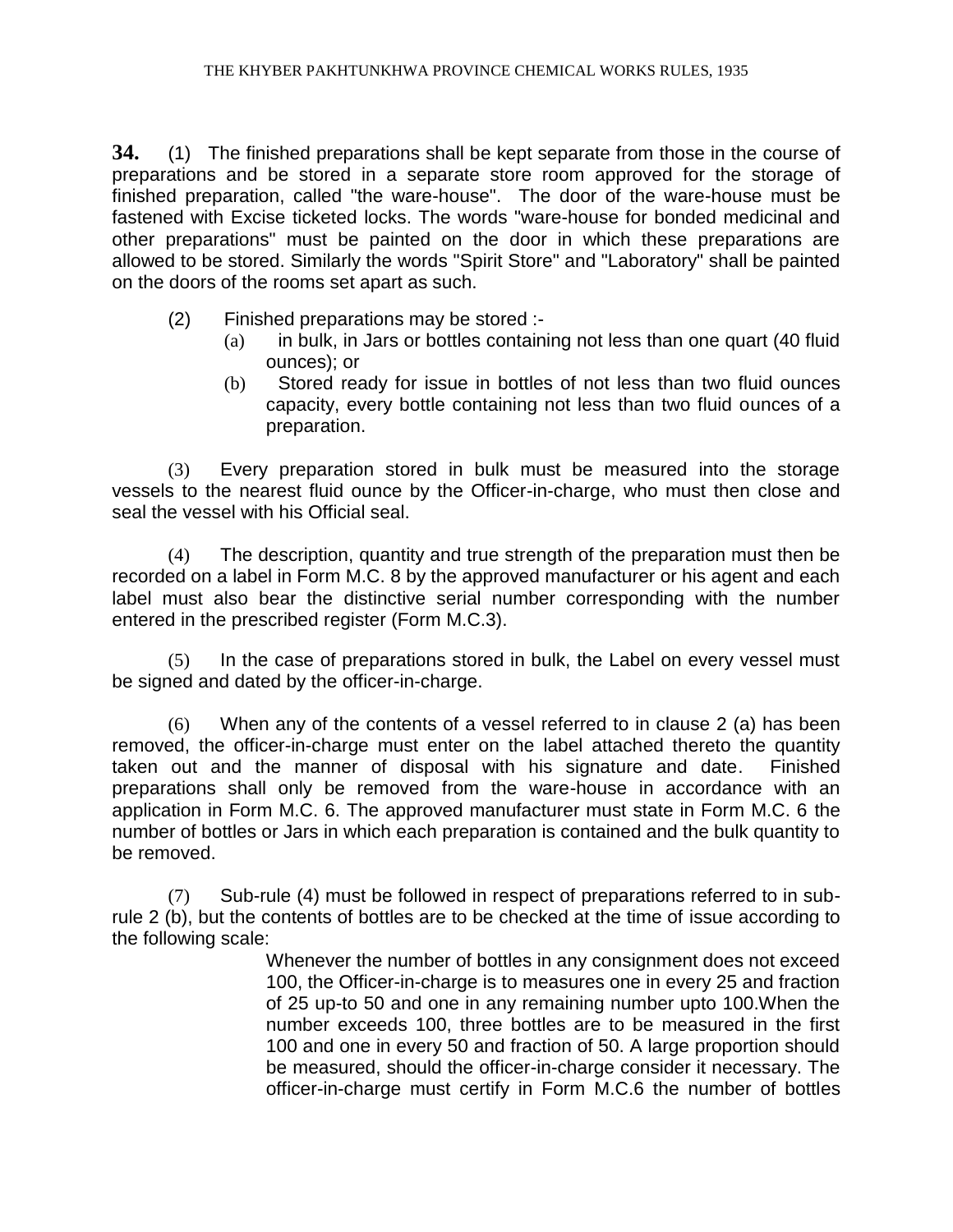issued, and how many were checked on measurement. Only standard gallon measures and graduated glass measures, approved by the Revenue Commissioner, are to be used in gauging preparations.

**35.** Samples of any finished preparation may at the time of its removal to the warehouse be taken for dispatch to the Chemical Examiner for analysis and test of the amount of proof spirit contained therein. Not less than ten percent, of the preparations issued from the Chemical Works in the month should thus be sampled. The officer-incharge is responsible for ensuring that not less than this percentage of issues is sampled monthly. The following procedure shall be observed in sampling the preparations:-

- (1) A sample shall not be less than three fluid ounces.
- (2) Every sample must be taken, in duplicate, personally by the officer-incharge. The cork of every bottle must be sealed by him with a revenue seal and the name of every preparation must be stated on a label affixed to each bottle. The duplicate sample should be kept under Excise locks until the result of analysis has been received unless specially asked for by the Chemical Examiner or the authority to replace the original samples or to repeat an analysis. Duplicate samples to which no further reference can be needed may be returned to the approved manufacturer.
- (3) The sample must be placed in a case and securely fastened with tape or wire provided by the approved manufacturer and be sealed by the officerin-charge with a revenue seal and delivered without delay at the expenses of the approved manufacturer to the Chemical Examiner or any other authority appointed by Government in this behalf.
- (4) An advice letter in Form M.C. 9 must be dispatched to the Chemical Examiner or authority at the same time.

**36.** The approved manufacturer must submit, if required, samples of all or any of his medicinal preparations to the Chemical Examiner or such medicinal officers as Government may designate for test, and must agree to abide by any rules drawn up by the medical officers of Government authorised in this behalf with a view to ensuring the efficacy and purity of the medicinal preparations produced in the Chemical Works.

**37.** At the time of issue the approved manufacturer shall declare the strength of finished preparations and all calculations of duty on rectified spirit contained in finished preparations from the ware-house shall be made according to the strength declared by the approved manufacturer, unless the result of the Chemical Examiner has been received before issue. If the strength of sample actually found by the Chemical Examiner does not exceed the declared strength by three degrees, then no correction need be made in the strength of the preparations shown in the registers, but if the actual strength exceeds the declared strength by three degrees or more, then the strength of the preparation as well as the quantity shown in proof gallons shall be corrected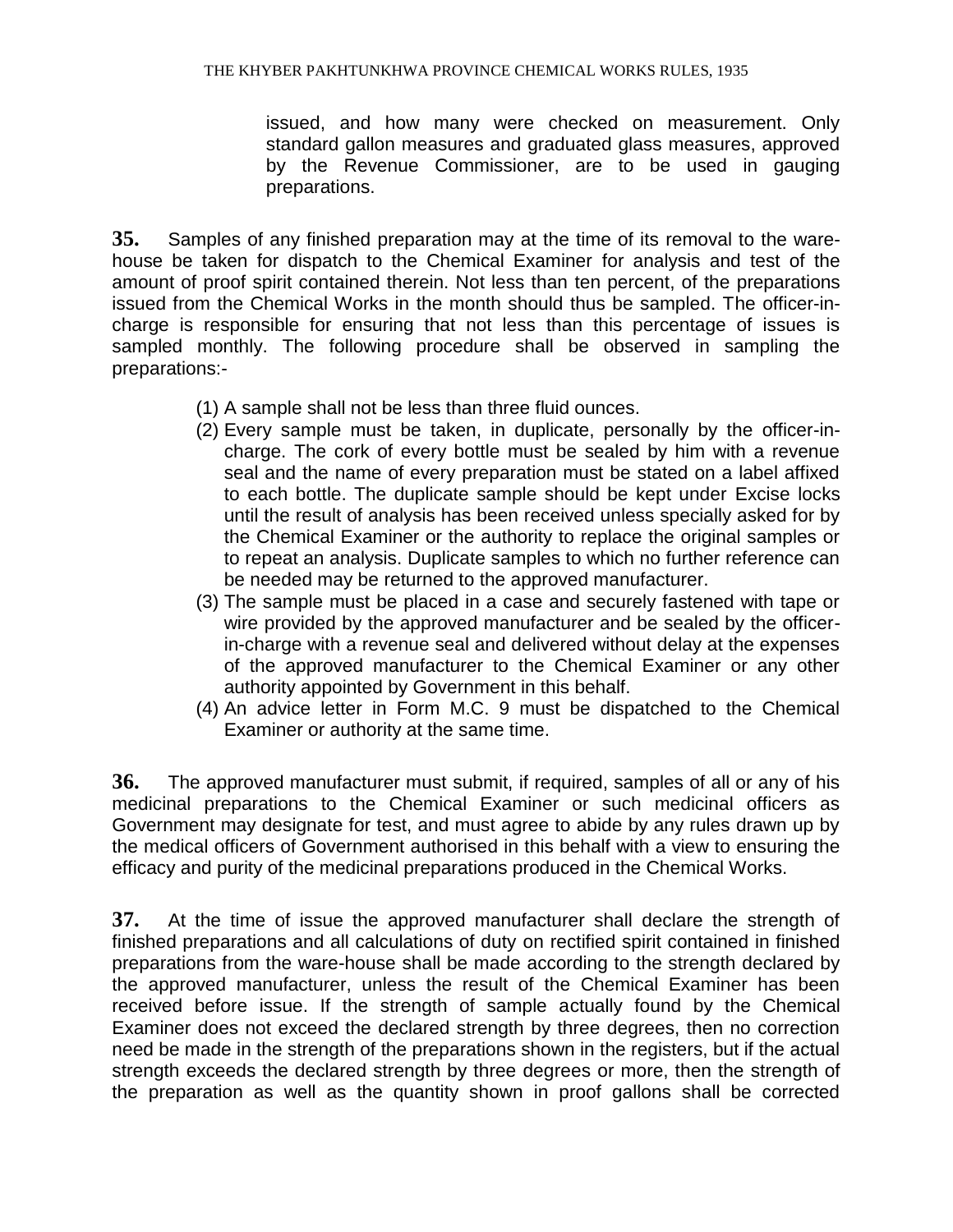accordingly. A surcharge of duty shall be levied in the latter case if any issues have been allowed from the particular batch before the receipt of the Chemical Examiner's report. No refund will be allowed if the strength declared by the approved manufacturer is found higher than the actual strength reported by the Chemical Examiner. At the close of each month the officer-in-charge shall make a list giving the name of the preparations, number of gallons manufactured, batch number, declared strength and strength found on analysis during the month in regard to which the strength found by the Chemical Examiner exceeded the declared strength by three degrees or more. The list shall be sent by the Deputy Commissioner immediately to the Revenue Commissioner who may impose a penalty to the extent of ten times the shortage of duty on the quantity manufactured.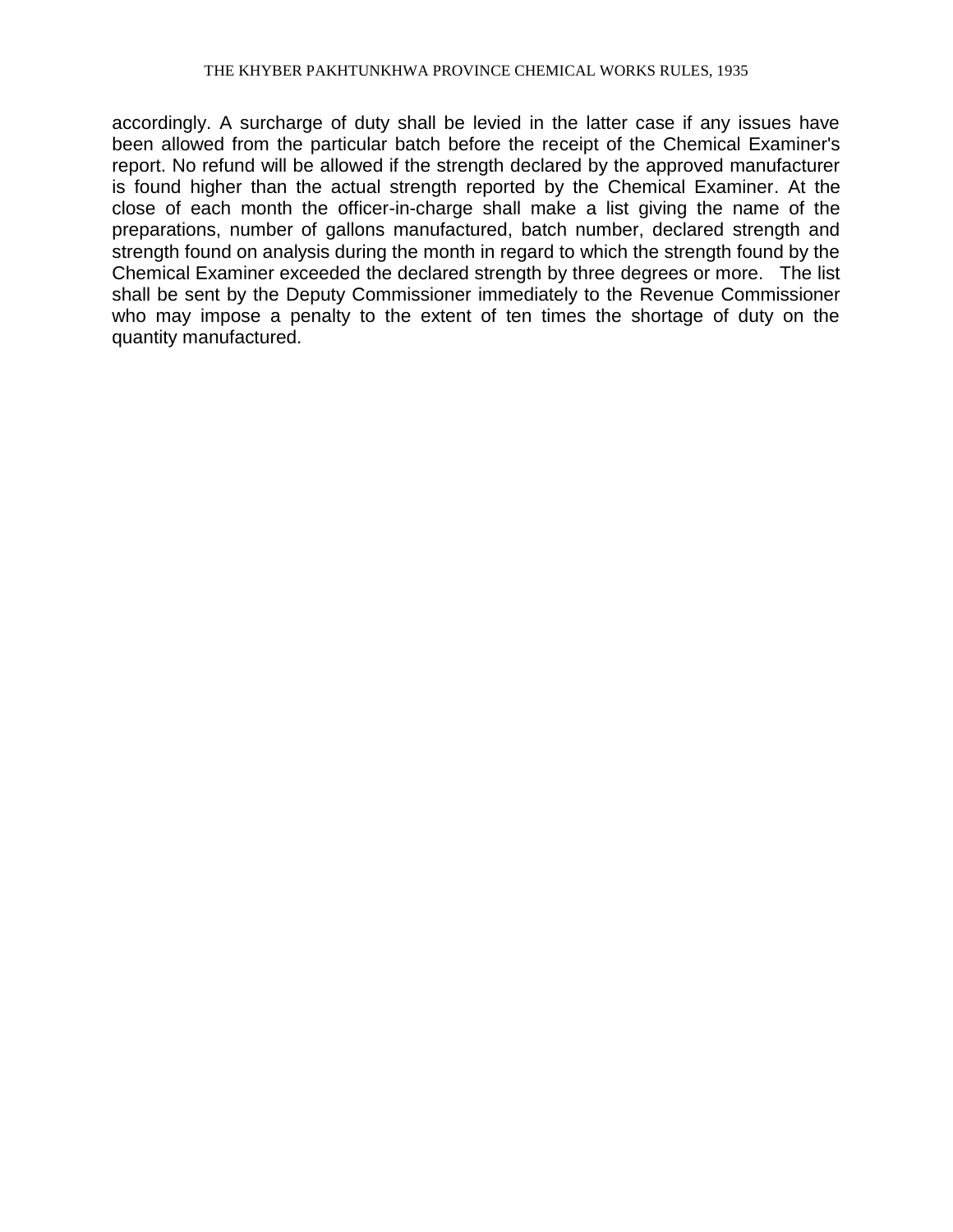### **SECTION D. – Issue of Tinctures, Extracts and Other Preparations**

**38.** An, account of all medicinal or other preparations received into and issued from the ware-house shall be maintained in Form M.C. 7. All issues shall be made only on application by the approved manufacturer in Form M.C 6 which shall be accompanied by treasury receipt in token of payment of the prescribed duty on the preparations concerned. The officer-in-charge, after satisfying himself that the amount of duty has been paid to the treasury shall issue the preparations applied for and shall grant a pass in Form L-4.

**39.** The approved manufacturer may make an advance deposit against payment of duty an issue of finished preparations may then take place so long as sufficient balance is available. In this case the officer-in-charge shall keep an account in Form D.15.

**40.** All jars, bottles or other vessels and packages in which consignments are issued shall be sealed by the officer-in-charge with his official seal before they leave the warehouse. Every bottle containing such preparations shall bear a label on which the percentage of alcohol contained in the preparation is clearly and accurately indicated. Medicinal and other preparations put up in small bottles shall be packed in boxes containing such number of bottles that the total proof spirit, contents of the preparations contained in each box is not less than 0.1 proof gallon. These boxes shall be securely fastened and sealed by the officer-in-charge.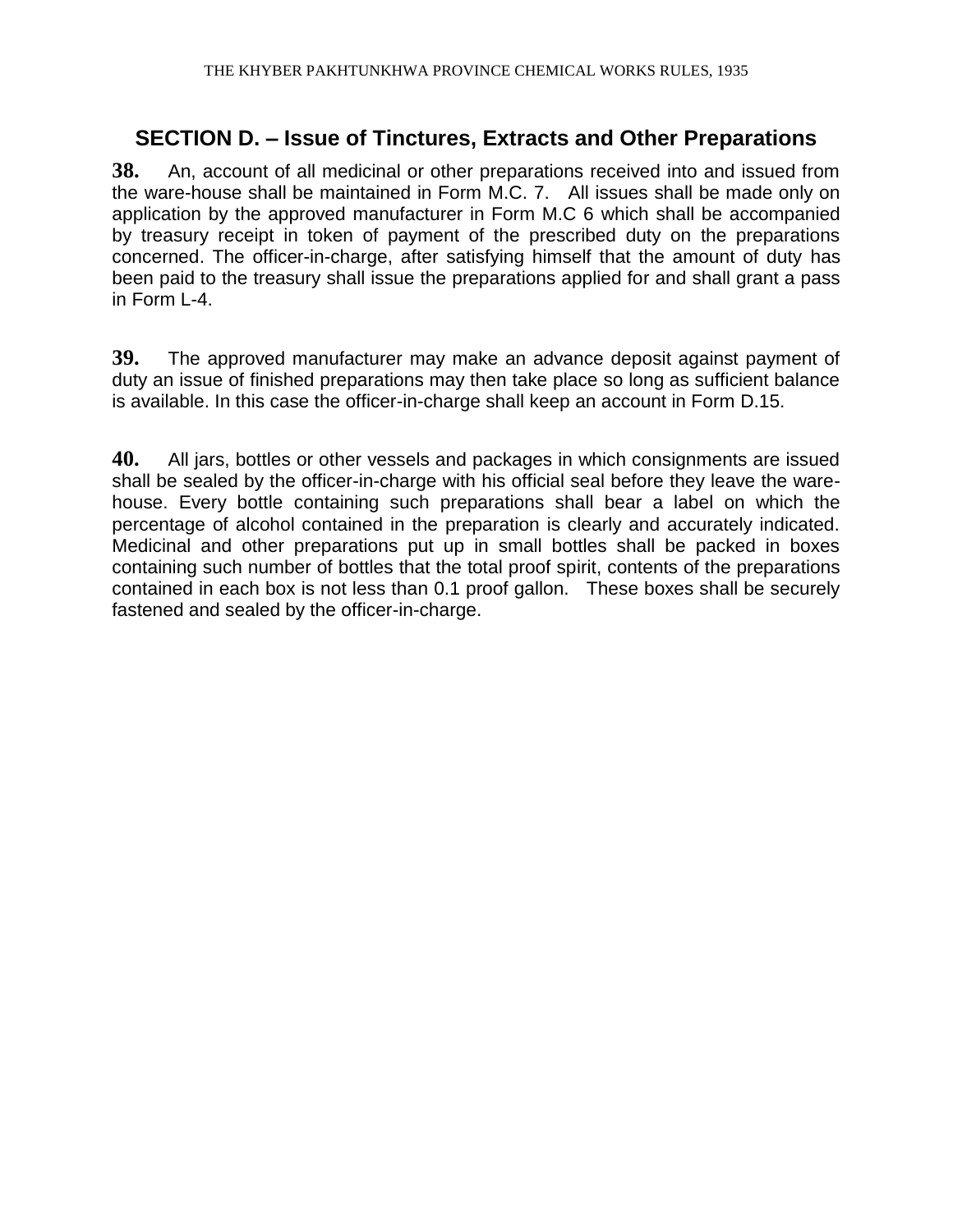#### **SECTION E. – Accounts to be Maintained and Returns to be Submitted**

**41.** The officer-in-charge shall maintain a diary in Form D-9 in which he shall record from day to day all the relevant entries regarding operations carried on in the chemical works.

- **42.** The following register shall be maintained by the approved manufacturer:-
	- (a) M.C. 2 Stock account of spirit used for making Tinctures.
	- (b) M.C. 3 Register of operation in the Laboratory.
	- (c) M.C. 4 Stock account of each preparation.
	- (d) M.C. 6 Application for pass for the removal of medicinal or other preparations from the Chemical works.
	- (e) M.C. 8 Labels.
	- (f) M.C. 11 The monthly return.
- **43.** The following registers shall be maintained by the Officer-in-charge:-
	- (a) M.C. 1 Vat account of spirit received in the spirit store.
	- (b) M.C. 5 Account of spirit recovered in the Laboratory.
	- (c) M.C. 7 Account of finished preparations issued from the ware-house.
	- (d) M.C. 9 Advice of samples sent to the Chemical Examiner.
	- (e) M.C. 10 Account of samples sent to the Chemical Examiner.
	- (f) D-6 Table book of spirit Vats.
	- (g) D-9 Inspector's Diary.
	- (h) D-15 Register regarding advance payment of duty.

**44.** At the end of each month the approved manufacturer must deliver a statement in Form M.C. 11 in duplicate, to the officer-in-charge who shall verify its correctness and forward a copy of it through the Collector to the Revenue Commissioner. He shall furnish such true statements as may be required by the Collector in Forms prescribed under the rules.

**45.** All registers and forms of the M.C. and D series shall be printed and supplied by the approved manufacturer free of charge. Forms bound together shall bear printed serial and consecutive numbers. Loose sheets of such forms as are necessary shall also be supplied to the officer-in-charge.